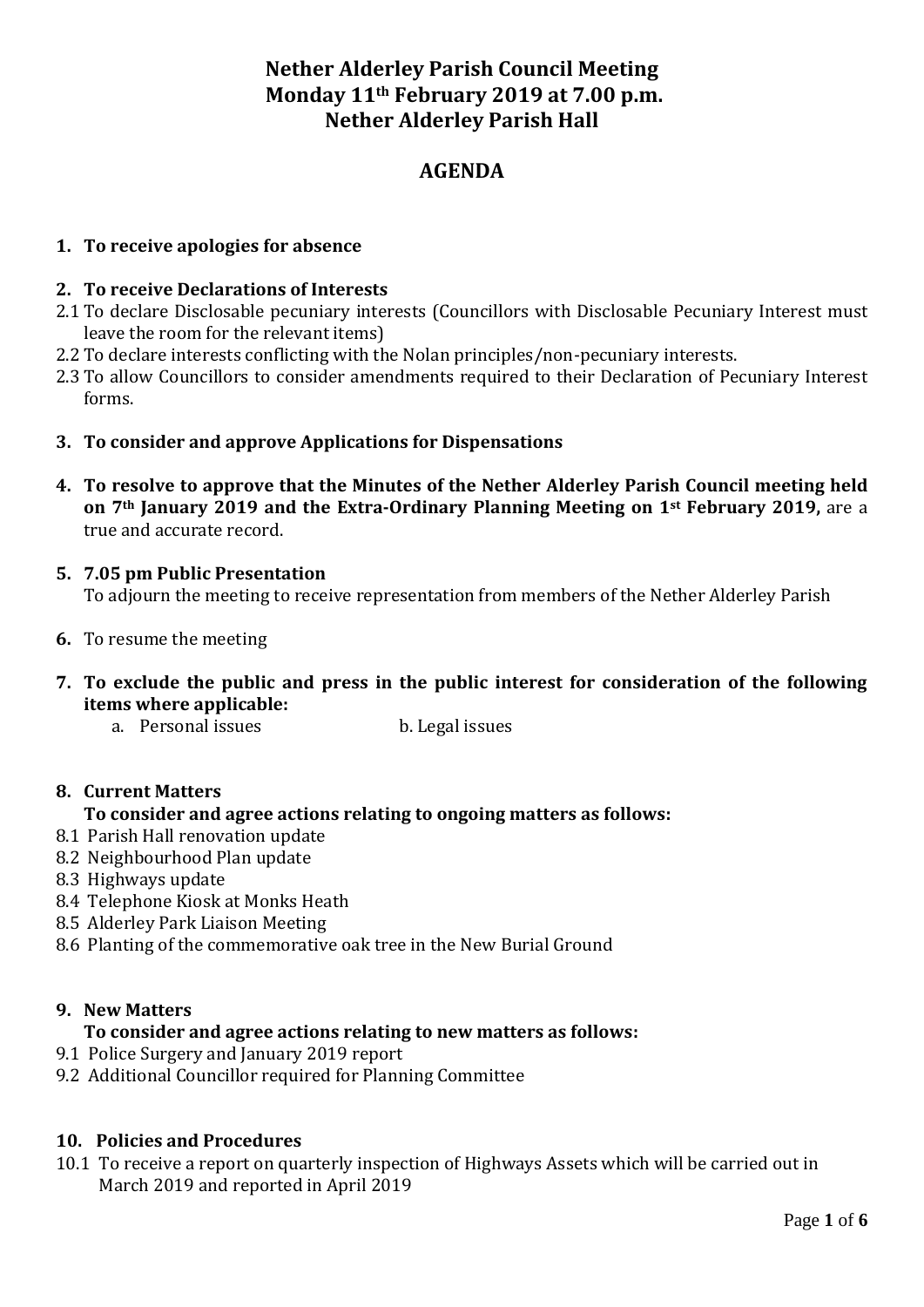- 10.2 Review of use of Direct Debit for Electricity 2019/20
- 10.3 Review of use of Standing Order for payment of the Cheshire Pension Fund Contribution
- 10.4 To consider and approve amendments to the bank mandate
- 10.5 Review of Risk Assessment
- 10.6 Review of Risk Assessment Schedule 2018/19
- 10.7 Review Complaints Procedure
- 10.8 Review of Data Protection and GDPR Working group recommendations:
	- 10.8.1 Proposed Website changes
	- 10.8.2 Approval to purchase an SSL Certificate
	- 10.8.3 Review General Privacy Notice
	- 10.8.4 Adopt Email Privacy Notice
	- 10.8.5 Adopt Neighbourhood Plan Privacy Notice
	- 10.8.6 Adopt Councillor Privacy Notice
	- 10.8.7 Adopt Staff Privacy Notice
	- 10.8.8 Adopt Purchase of Exclusive Rights Privacy Notice
	- 10.8.9 Adopt FOI Disclosure Log
	- 10.8.10 Adopt Subject Access Request Form
	- 10.8.11 Review Retention and Disposal of Documents Policy
	- 10.8.12 Adopt Social Media and Electronic Communication Policy
	- 10.8.13 Adopt Removal Media Policy
	- 10.8.14 Adopt Cookie Policy

# **11. Finance: Finance Schedule (Appendix A)**

- **11.1** To note receipt of income, as listed in schedule (A1)
- **11.2** To approve items for payment as listed in schedule (A2)
- **11.3** To approve direct debits/standing orders as listed in schedule (A3)
- **11.4** To approve administration and expenses costs as listed in schedule (A4)
- **11.5** To consider and approve the bank reconciliation to 31<sup>st</sup> December 2018
- **11.6** To consider and approve the comparison of budget headings to receipts and payments at 31<sup>st</sup> December 2018

## **12. Correspondence**

## **To receive and consider new correspondence sent to the Parish Council and agree actions to take in response to the following communication**:

- 12.1 08.01.19: Stakeholder Bulletin Cheshire Residents to be consulted on Police Funding
- 12.2 08.01.19: Local Industrial Strategy Event (1st March 2019)
- 12.3 23.01.19: Invitation to Manchester Airport Update Meeting for Clerks and Councillors
- 12.4 31.01.19: NW Air Ambulance Charity Donation request

## **13. Planning**

# **13.1 To consider and approve responses to new planning applications:**

# **Application No: 18/5047W**

Proposal: It is proposed to import clean inert soil to infill several historical depressions within two linked fields for agricultural improvement. The works will be carried out under an exemption due to the above and under a seperate Standard Environmental Permit to be issued by the Environment Agency, which allows for a maximum of 75,000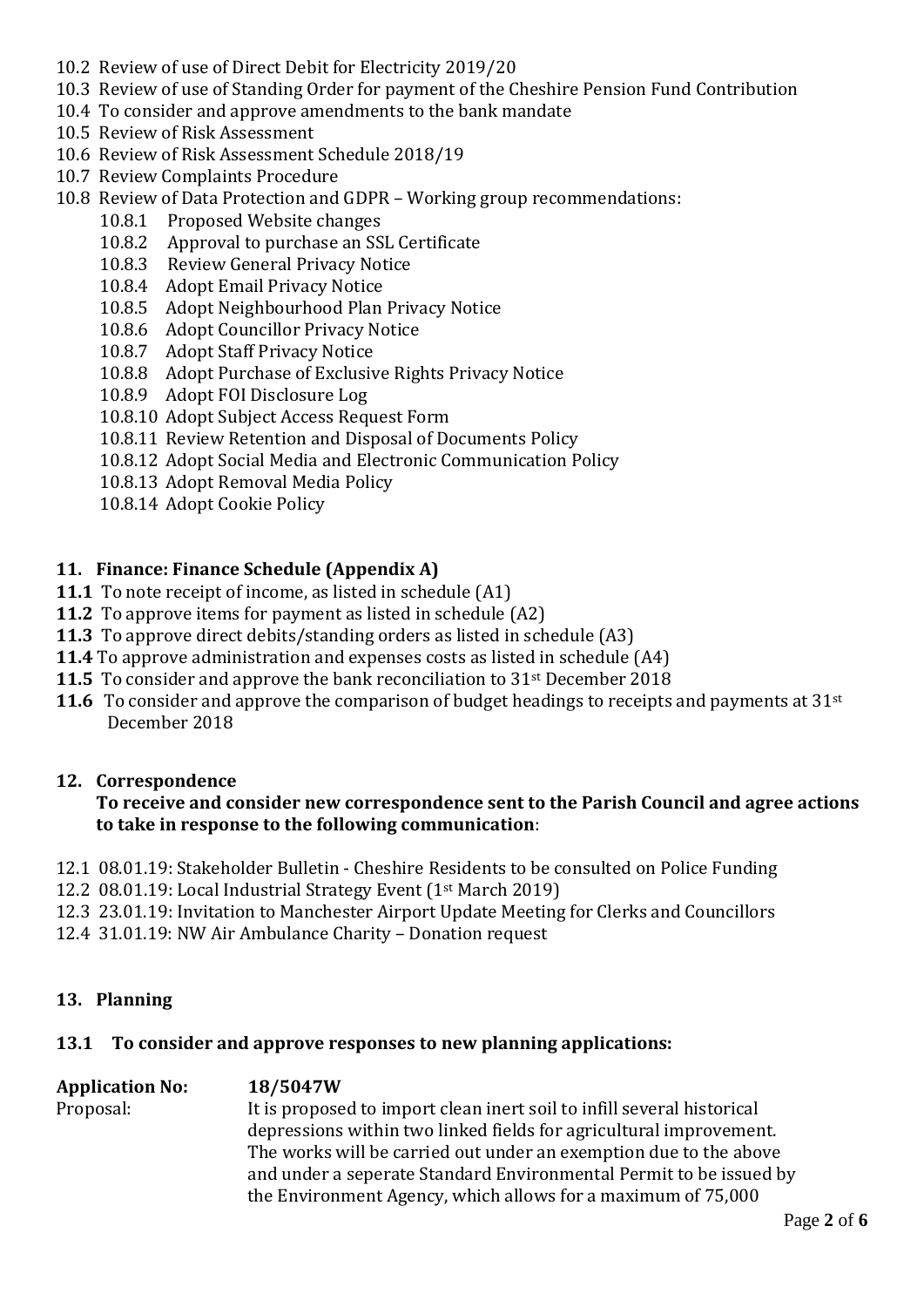|                                                                        | tonnes to be imported. Site access roads will be constructed of<br>imported crushed demolition materials and highway planings - which<br>will be excavated and removed off site on completion of the proposed<br>works. A supporting document, including an ecological report will be<br>submitted as part of this application - Ref: OE/1702/914/R1, dated<br>September 2018 |
|------------------------------------------------------------------------|-------------------------------------------------------------------------------------------------------------------------------------------------------------------------------------------------------------------------------------------------------------------------------------------------------------------------------------------------------------------------------|
| Location:                                                              | YARWOODS FARM, BOLLINGTON LANE, NETHER ALDERLEY,<br>CHESHIRE, SK10 4TB                                                                                                                                                                                                                                                                                                        |
| National Grid Ref:                                                     | 383593 375021                                                                                                                                                                                                                                                                                                                                                                 |
| <b>Application No:</b><br>Proposal:<br>Location:                       | 19/0065M<br>Listed Building Consent for addition of oak framed entrance porch<br>3, GATLEY GREEN FARM, WELSH ROW, NETHER ALDERLEY,<br>MACCLESFIELD, SK10 4TT                                                                                                                                                                                                                  |
| National Grid Ref:                                                     | 383629 376416                                                                                                                                                                                                                                                                                                                                                                 |
| <b>Application No:</b><br>Proposal:<br>Location:<br>National Grid Ref: | 19/0194M<br>Single storey pitched roof storage unit. The unit will be used for<br>garden machinery<br>Tall Trees, CHELFORD ROAD, GREAT WARFORD, SK9 7TL<br>382345 376875                                                                                                                                                                                                      |
| <b>Application No:</b><br>Proposal:<br>Location:<br>National Grid Ref: | 19/0359M<br>Detached Garage<br>The Stables, WELSH ROW, NETHER ALDERLEY, SK10 4TY<br>383766376864                                                                                                                                                                                                                                                                              |
| <b>Application No:</b><br>Proposal:<br>Location:                       | 19/0384M<br>Replacement dwelling, associated garage and landscaping<br>BROOK COTTAGE, CHELFORD ROAD, GREAT WARFORD, CHESHIRE,                                                                                                                                                                                                                                                 |
| National Grid Ref:                                                     | SK97TL<br>382454 376785                                                                                                                                                                                                                                                                                                                                                       |

# **13.2 To consider any other Planning matters including decisions to Planning Applications:**

| <b>Application No:</b> | 18/3814M (APPEAL)                                                 |
|------------------------|-------------------------------------------------------------------|
| Proposal:              | Demolition of existing dwelling and erection of a 2-storey        |
|                        | replacement detached dwelling with associated leisure facilities, |
|                        | garage and external landscaping works                             |
| Location:              | OVER SPINNEY, WHITEBARN ROAD, ALDERLEY EDGE, SK9 7AN              |

## **14. Burial Board To consider communication and issues relating to the Burial Ground: None**

## **15. Parish Hall**

- 15.1 To receive reports from members of the Parish Hall Joint Management Committee (JMC)
- 15.2 To consider any other matters relating to the Parish Hall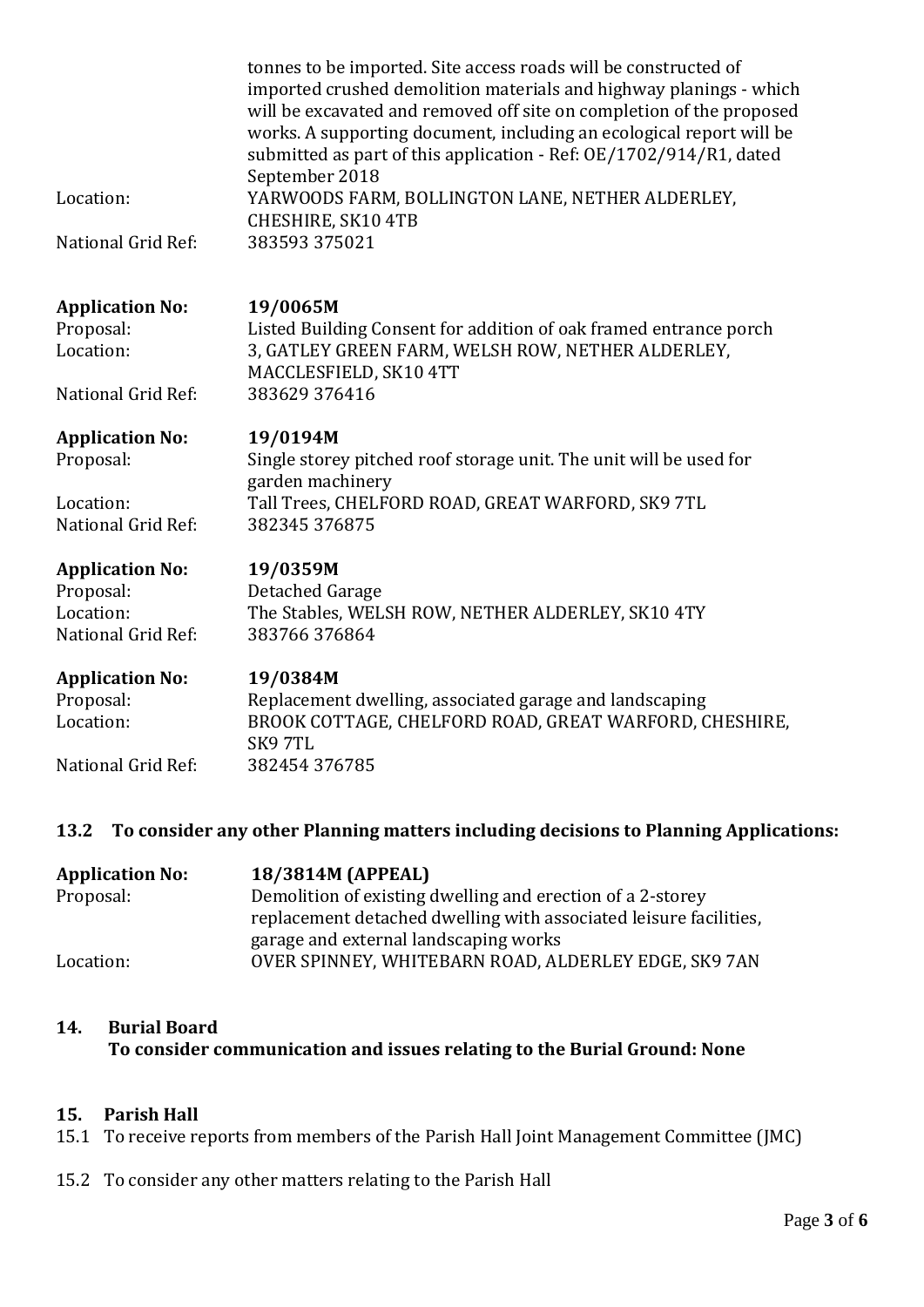# **16. Councillor's reports and items for future agenda**

Councillors may use this opportunity to report minor matters of information not included elsewhere on the agenda and to raise items for future agendas (not for debate or decision making)

# **17. Next Parish Council meeting:**

To confirm the next Parish Council meeting on Monday 11th March 2019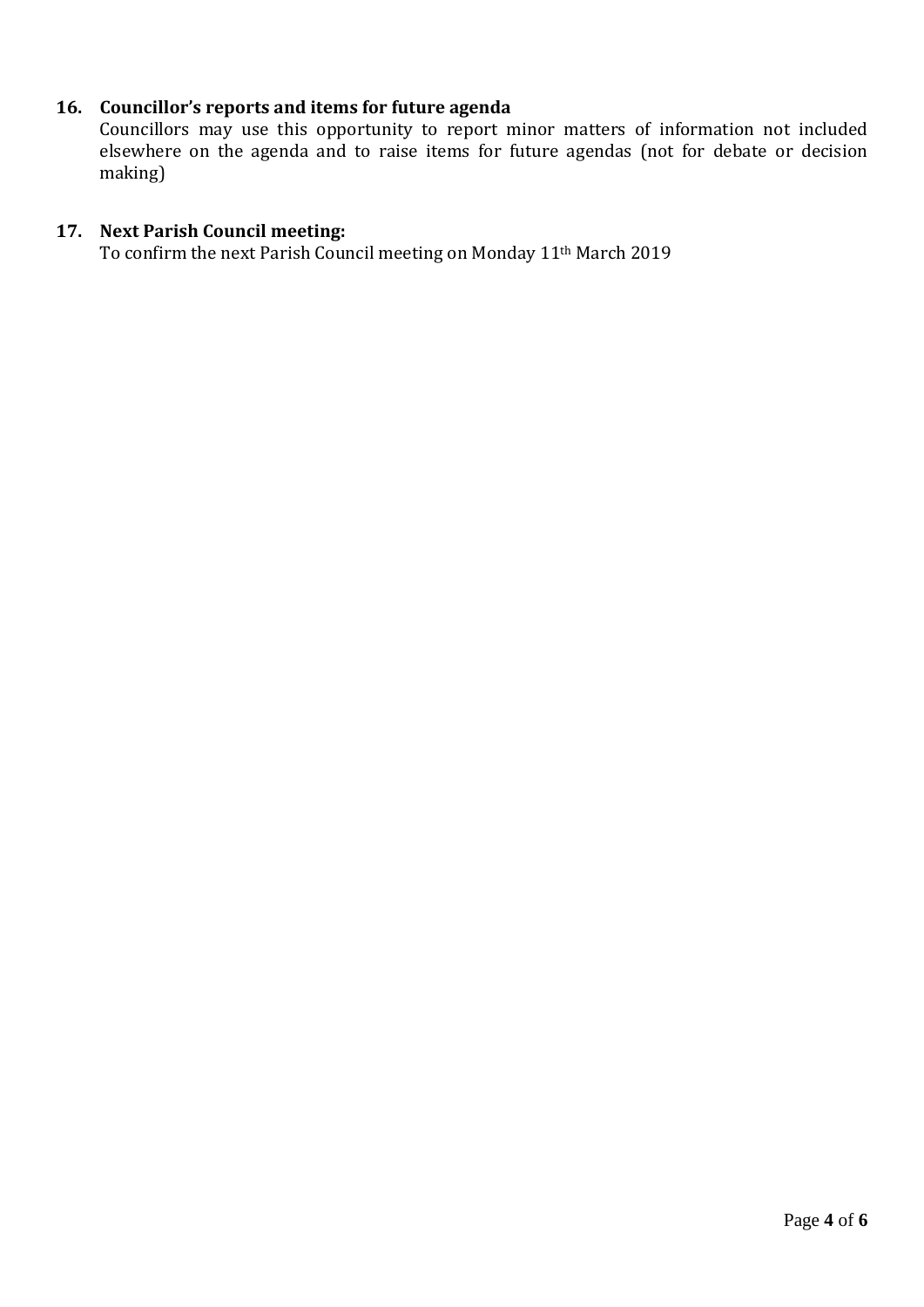# **APPENDIX A**

# **Nether Alderley Parish Council Meeting Monday 11th February 2019 at 7.00 p.m. Nether Alderley Parish Hall**

# **Schedule of Receipts and Payments**

#### **A1. Receipt of Income** - None

#### **A2. Invoices for payment**

| 1402 | Mrs. B.Thorpe                   | £705.28<br>Salary and expenses, February 2019                                            | H       |
|------|---------------------------------|------------------------------------------------------------------------------------------|---------|
| 1403 | Henshaws Envirocare Ltd.        | <b>£42.58</b> (£35.48 plus £7.10 VAT)<br>2 x waste collections -December 2018            | E, F, G |
| 1404 | Nether Alderley Parish Hall JMC | £30.00<br>Hire of the hall - Chelford Ward Cluster Meeting                               | K       |
| 1405 | Greensplash Ltd.                | £108.00 (£90.00 plus £18.00 VAT)<br>SSL Certificate for website (2 yrs)                  | P       |
| 1406 | Henshaws Envirocare Ltd.        | <b>£21.29</b> (£17.74 plus £3.55 VAT)<br>1 x waste collections -January 2019             | E, F, G |
| 1407 | Lloyd Evans Prichard Ltd.       | £300.00 (£250.00 plus ££50.00 VAT)<br>Professional Services – Complete feasibility study | E       |

| A3. Direct Debits/Standing Orders for approval |         |                                                                                                                          |       |  |
|------------------------------------------------|---------|--------------------------------------------------------------------------------------------------------------------------|-------|--|
| Cheshire Pension Fund                          | £170.00 | December 2018 pension contribution<br>Debited on or after 15 <sup>th</sup> January 2019                                  | Н     |  |
| Utility Warehouse                              | £497.31 | Parish Hall Electricity for November 2018 debited on or after<br>31 <sup>st</sup> January 2019 (£414.43 plus £82.88 VAT) | E.F.G |  |

| A4. Approval to forward to Payroll provider for inclusion in Payroll Report for Clerk's expenses/salary: |         |  |
|----------------------------------------------------------------------------------------------------------|---------|--|
| Additional Hours, Travel and Administration/Stationery Costs:                                            | £462.00 |  |

**Signed…………………………………………….. Chairman of Meeting**

**Signed……………………………………………. Clerk and Responsible Financial Officer**